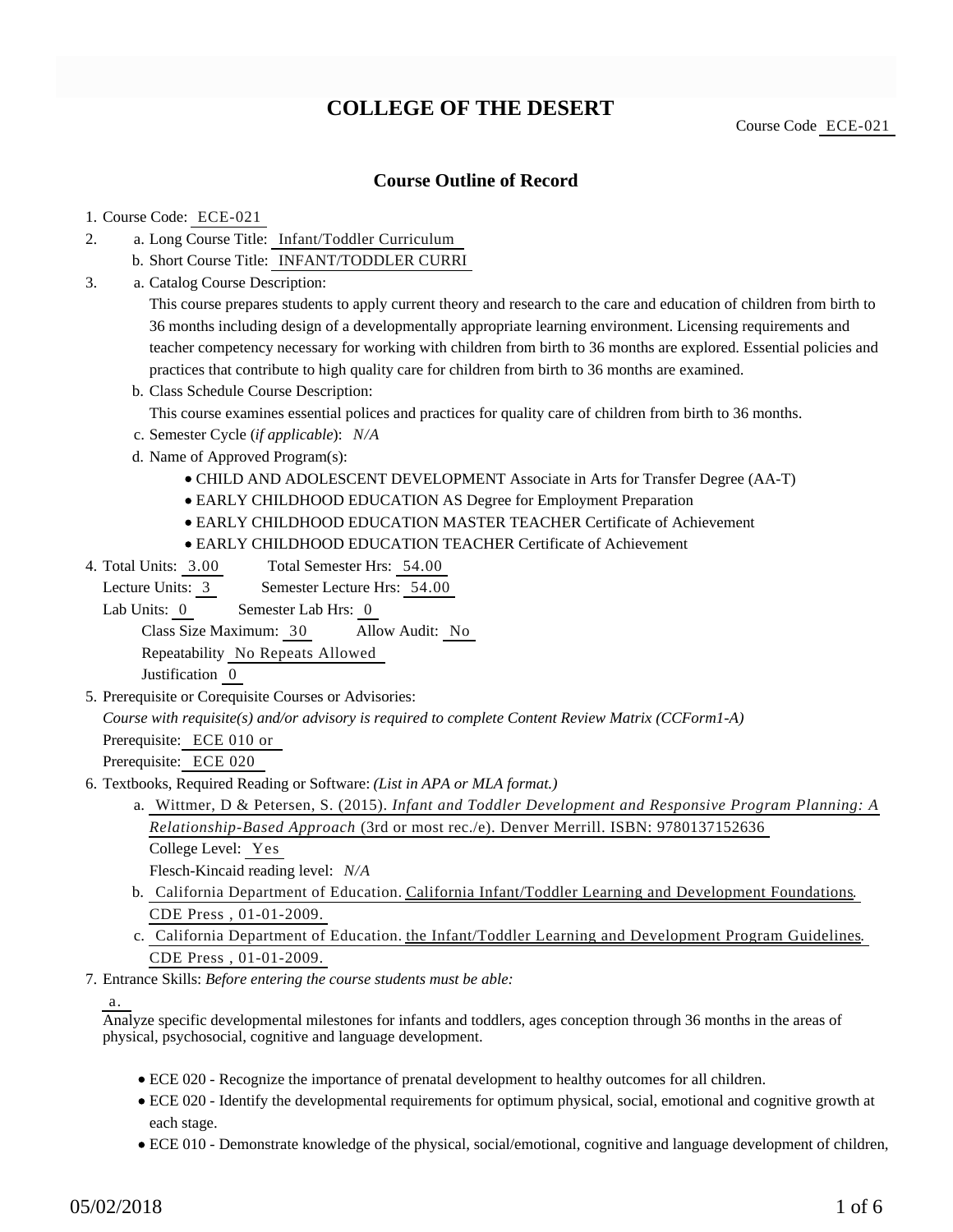both typical and atypical, in major developmental stages.

ECE 010 - Examine and evaluate the importance of the early years and the effects of interaction between the individual and her/his environment.

b.

Analyze the relationship of culture, economics, social system, belief systems and personal choice on the experiences that lead infant/toddler child development.

- ECE 020 Demonstrate the ability to integrate children's interest and family experiences in ongoing curriculum planning
- ECE 010 Examine and explain how bias can influence the research process.
- ECE 010 Demonstrate objective techniques and skills when observing, interviewing, describing and evaluating behavior in children of all ages cultures and backgrounds and their caregivers.
- ECE 010 Examine and evaluate the role of family in facilitating children's development.

c.

Investigate and describe the relationship of brain research and psychological theories to the care of infants and toddlers.

- ECE 020 Identify the developmental requirements for optimum physical, social, emotional and cognitive growth at each stage.
- ECE 010 Demonstrate knowledge of current research findings as they apply to child development.

d.

Demonstrate a comprehensive understanding of the application of infant/toddler child development to working with infants and toddlers in a variety of settings.

- ECE 020 Identify the developmental requirements for optimum physical, social, emotional and cognitive growth at each stage.
- ECE 020 Develop interaction strategies and guidance techniques which directly enhance the development of infants and toddlers
- ECE 010 Demonstrate objective techniques and skills when observing, interviewing, describing and evaluating behavior in children of all ages cultures and backgrounds and their caregivers.
- ECE 010 Examine and evaluate the role of play and its relationship to development at various stages.

e.

Compare and contrast several assessment tools for appropriateness and usefulness for both typically developing and developmentally delayed infants and toddlers

- ECE 020 Explain assessment strategies and guidance techniques which directly enhance the development of infants and toddlers.
- ECE 020 Demonstrate effective and appropriate observation skills.
- ECE 010 Demonstrate objective techniques and skills when observing, interviewing, describing and evaluating behavior in children of all ages cultures and backgrounds and their caregivers.
- 8. Course Content and Scope:

#### Lecture:

- A. Regulations for Infant and Toddler Programs
	- 1. Delivery systems
	- 2. Licensing regulations
	- 3. Teacher qualifications
	- 4. Quality indicators
- B. Approaches to Infant Toddler Group Caregiving
- 1. Developmentally, culturally, linguistically appropriate practice
- 2. Caregiving strategies and practices
- 3. Primary caregiving
- 4. Inclusive care
- 5. Teachers' roles and responsibilities
	- a. Collaboration and interactions with families and professionals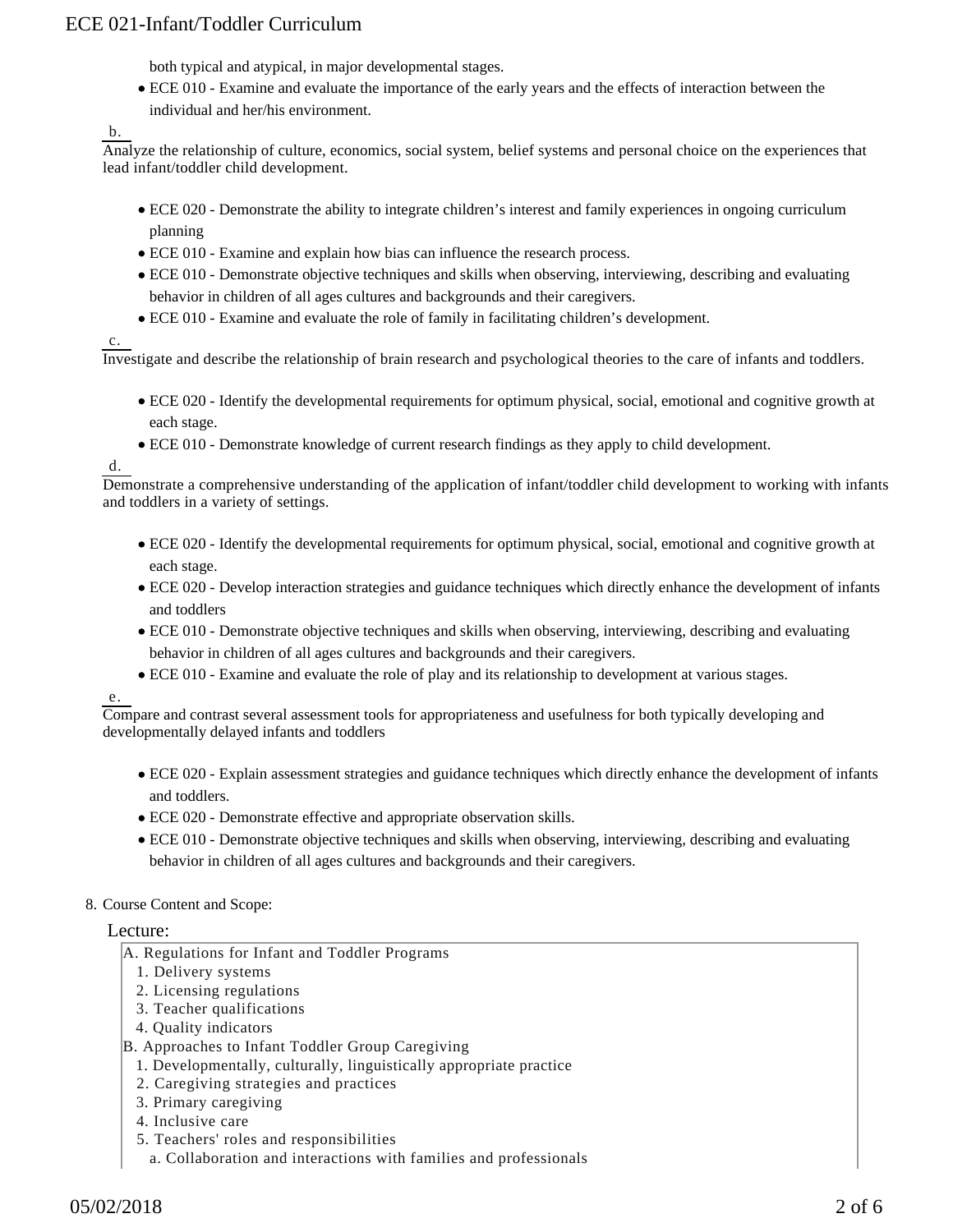- b. Guidance and interaction
- c. Communication with children
- C. Curriculum and Planning
- 1. Planning for developmental domains
- a. Physical
- b. Cognitive
- c. Social
- d. Emotional
- 2. Environments
	- a. Materials and equipment
	- b. Space and design
	- c. Aesthetics
	- d. Adult space
- 3. Observation, Assessment, and Documentation
	- a. Assessment tools
	- b. Early identification and intervention

Lab: *(if the "Lab Hours" is greater than zero this is required)*

#### 9. Course Student Learning Outcomes:

1.

Differentiate teaching strategies for specific developmental milestones for infants and toddlers birth to 36 months in the areas of physical, psychosocial, cognitive, and language development.

#### 2.

Demonstrate effective application of California licensing codes Title 22 and Title V for infant and toddler programs related to health, safety, and learning environments.

#### 3.

Evaluate infant and toddler curriculum and environments for best practices based on observation, documentation and reflection and create an action plan for improvement.

#### 4.

Propose a family involvement plan that demonstrates the value of and commitment to work in partnership with families to promote healthy relationships in the care and education of infants and toddlers.

#### 10. Course Objectives: Upon completion of this course, students will be able to:

a. Observe, document, and reflect on infant and toddler play and interactions to plan for care and learning.

b. List licensing regulations that pertain to infants and toddlers.

c. Design appropriate play spaces and care routines that support infant and toddler care and learning.

- d. Describe reciprocal communication techniques that promote brain development and healthy relationships.
- e. Demonstrate practices that support and respect the diverse values and beliefs of families and caregivers.

f. Demonstrate planning strategies that include small group activities, open-ended materials and questioning strategies, and opportunity for children to explore their environment.

g. Define the program policies of primary care, continuity of care, and small group size.

h. Create and evaluate developmentally appropriate materials and environments, adapt materials and activities to meet the needs of children with special needs.

i. Recognize signs of illness, distress, abuse and trauma in young children and demonstrate appropriate responses to the child and parent in each situation.

j. Identify strategies to involve parents in their children's school experiences, demonstrate knowledge of community agencies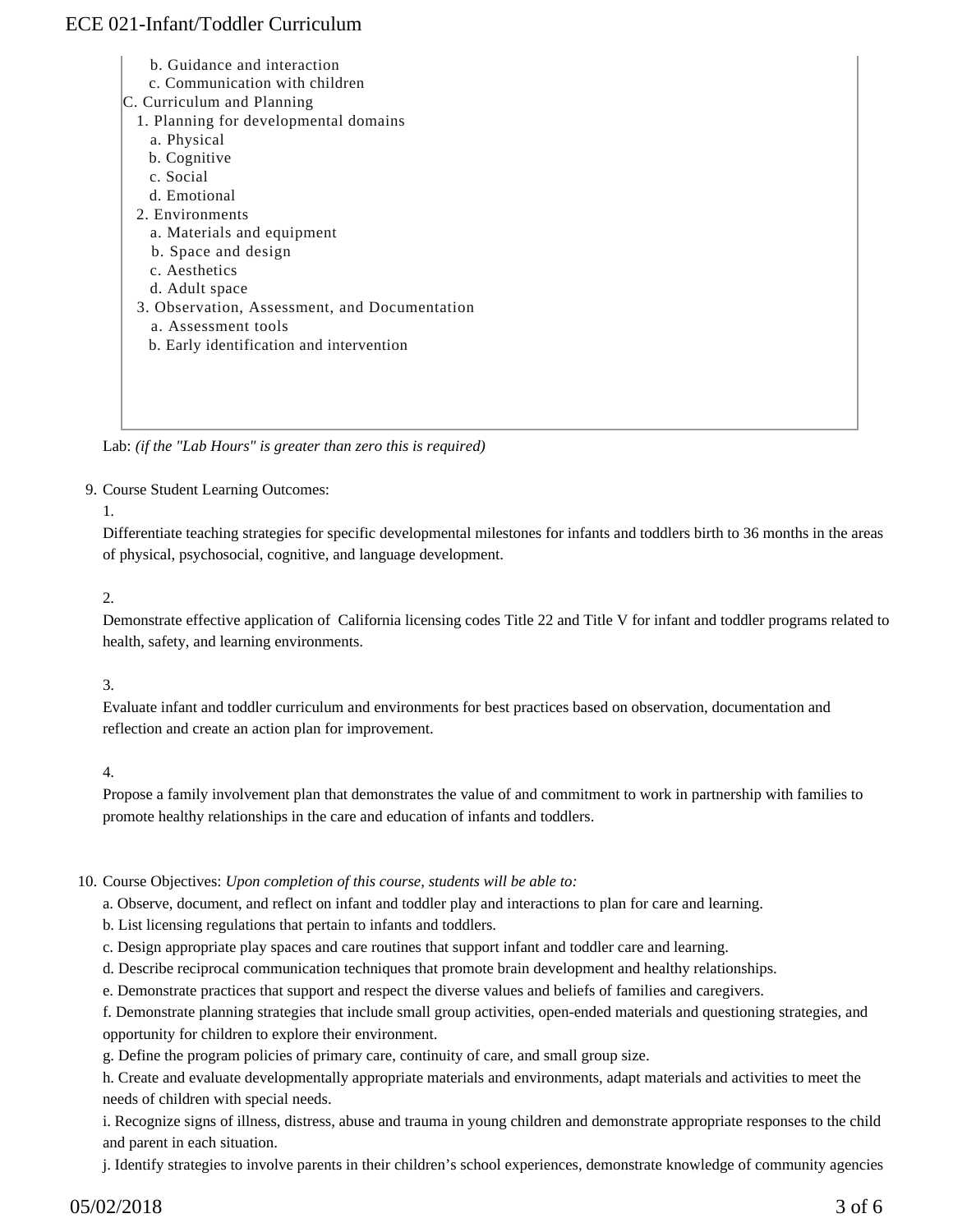that are available to assist parents with questions or problems and plan parent meetings or conferences that are culturally sensitive.

- 11. Methods of Instruction: *(Integration: Elements should validate parallel course outline elements)* 
	- a. Collaborative/Team
	- b. Discussion
	- c. Distance Education
	- d. Journal
	- e. Lecture
	- f. Observation
	- g. Participation

12. Assignments: (List samples of specific activities/assignments students are expected to complete both in and outside of class.) In Class Hours: 54.00

Outside Class Hours: 108.00

a. In-class Assignments

- 1. Group discussion and presentations
- 2. Essays
- 3. In class activities
- b. Out-of-class Assignments
	- 1. Observations of infants/toddlers
	- 2. Written assignments
	- 3. Activity for infants and toddlers
	- 4. Design an appropriate daily schedule for infants and toddlers
	- 5. Text reading
	- 6. Project: Design an infant/toddler classroom

13. Methods of Evaluating Student Progress: The student will demonstrate proficiency by:

- College level or pre-collegiate essays
- Written homework
- Portfolios
- Presentations/student demonstration observations
- Group activity participation/observation
- Product/project development evaluation
- Student participation/contribution
- 14. Methods of Evaluating: Additional Assessment Information:

15. Need/Purpose/Rationale -- All courses must meet one or more CCC missions.

PO - Career and Technical Education

Fulfill the requirements for an entry- level position in their field.

Apply critical thinking skills to execute daily duties in their area of employment.

Exhibit effective written, oral communication and interpersonal skills.

IO - Critical Thinking and Communication

Appreciate diversity as it is expressed in multiple disciplines and across various cultures through reading,

### speaking and writing.

 Summarize, analyze, and interpret oral and written texts, with the ability to identify assumptions and differentiate fact from opinion.

 Utilizing various communication modalities, display creative expression, original thinking, and symbolic discourse.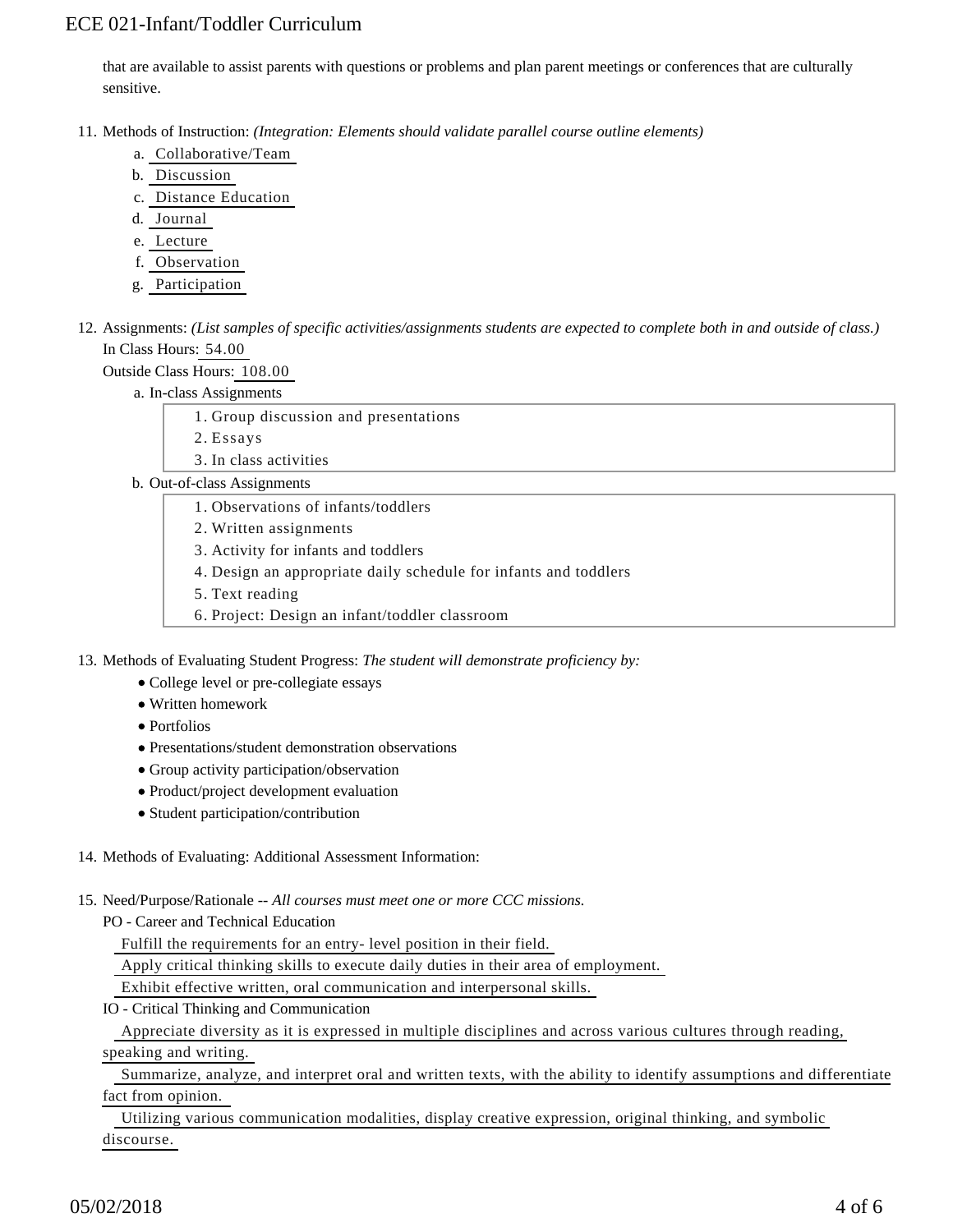| 16. Comparable Transfer Course                                                                                                                                                                                                                                                                                                                                                                                                                                                                                                                                                                                                                                                                                                                                                                                                                                                                                                                                                                                                                                                                           |                           |                                |                                                     |                   |
|----------------------------------------------------------------------------------------------------------------------------------------------------------------------------------------------------------------------------------------------------------------------------------------------------------------------------------------------------------------------------------------------------------------------------------------------------------------------------------------------------------------------------------------------------------------------------------------------------------------------------------------------------------------------------------------------------------------------------------------------------------------------------------------------------------------------------------------------------------------------------------------------------------------------------------------------------------------------------------------------------------------------------------------------------------------------------------------------------------|---------------------------|--------------------------------|-----------------------------------------------------|-------------------|
| <b>University</b><br><b>System</b>                                                                                                                                                                                                                                                                                                                                                                                                                                                                                                                                                                                                                                                                                                                                                                                                                                                                                                                                                                                                                                                                       | <b>Campus</b>             | <b>Course</b><br><b>Number</b> | <b>Course Title</b>                                 | Catalog<br>Year   |
| <b>CSU</b>                                                                                                                                                                                                                                                                                                                                                                                                                                                                                                                                                                                                                                                                                                                                                                                                                                                                                                                                                                                                                                                                                               | CSU San<br>Bernardino     | HD 272                         | Curriculum and Programs for Infants and<br>Toddlers | $14 - 15$         |
| 17. Special Materials and/or Equipment Required of Students:                                                                                                                                                                                                                                                                                                                                                                                                                                                                                                                                                                                                                                                                                                                                                                                                                                                                                                                                                                                                                                             |                           |                                |                                                     |                   |
| 18. Materials Fees:                                                                                                                                                                                                                                                                                                                                                                                                                                                                                                                                                                                                                                                                                                                                                                                                                                                                                                                                                                                                                                                                                      | <b>Required Material?</b> |                                |                                                     |                   |
|                                                                                                                                                                                                                                                                                                                                                                                                                                                                                                                                                                                                                                                                                                                                                                                                                                                                                                                                                                                                                                                                                                          | <b>Material or Item</b>   |                                | <b>Cost Per Unit</b>                                | <b>Total Cost</b> |
| 19. Provide Reasons for the Substantial Modifications or New Course:                                                                                                                                                                                                                                                                                                                                                                                                                                                                                                                                                                                                                                                                                                                                                                                                                                                                                                                                                                                                                                     |                           |                                |                                                     |                   |
| 2-year periodic review. TOP Code needs to be changed to 1305.90<br>a. Cross-Listed Course (Enter Course Code): N/A<br>20.<br>b. Replacement Course (Enter original Course Code): N/A                                                                                                                                                                                                                                                                                                                                                                                                                                                                                                                                                                                                                                                                                                                                                                                                                                                                                                                     |                           |                                |                                                     |                   |
| 21. Grading Method (choose one): Letter Grade Only                                                                                                                                                                                                                                                                                                                                                                                                                                                                                                                                                                                                                                                                                                                                                                                                                                                                                                                                                                                                                                                       |                           |                                |                                                     |                   |
| 22. MIS Course Data Elements<br>a. Course Control Number [CB00]: CCC000588598<br>b. T.O.P. Code [CB03]: 130590.00 - Infants and Toddlers<br>c. Credit Status [CB04]: D - Credit - Degree Applicable<br>d. Course Transfer Status [CB05]: B = Transfer CSU<br>e. Basic Skills Status [CB08]: $2N = Not basic skills course$<br>f. Vocational Status [CB09]: Clearly Occupational<br>g. Course Classification [CB11]: Y - Credit Course<br>h. Special Class Status [CB13]: N - Not Special<br>i. Course CAN Code [CB14]: N/A<br>j. Course Prior to College Level [CB21]: $Y = Not$ Applicable<br>k. Course Noncredit Category [CB22]: Y - Not Applicable<br>1. Funding Agency Category [CB23]: $Y = Not$ Applicable<br>m. Program Status [CB24]: $1 =$ Program Applicable<br>Name of Approved Program (if program-applicable): CHILD AND ADOLESCENT DEVELOPMENT, EARLY<br>CHILDHOOD EDUCATION, EARLY CHILDHOOD EDUCATION MASTER TEACHER, EARLY CHILDHOOD<br><b>EDUCATION TEACHER</b><br>Attach listings of Degree and/or Certificate Programs showing this course as a required or a restricted elective.) |                           |                                |                                                     |                   |
| 23. Enrollment - Estimate Enrollment<br>First Year: 30<br>Third Year: 30                                                                                                                                                                                                                                                                                                                                                                                                                                                                                                                                                                                                                                                                                                                                                                                                                                                                                                                                                                                                                                 |                           |                                |                                                     |                   |
| 24. Resources - Faculty - Discipline and Other Qualifications:<br>a. Sufficient Faculty Resources: Yes<br>b. If No, list number of FTE needed to offer this course: N/A<br>25. Additional Equipment and/or Supplies Needed and Source of Funding.                                                                                                                                                                                                                                                                                                                                                                                                                                                                                                                                                                                                                                                                                                                                                                                                                                                        |                           |                                |                                                     |                   |

#### *N/A*

26. Additional Construction or Modification of Existing Classroom Space Needed. *(Explain:)* 

*N/A*

27. FOR NEW OR SUBSTANTIALLY MODIFIED COURSES